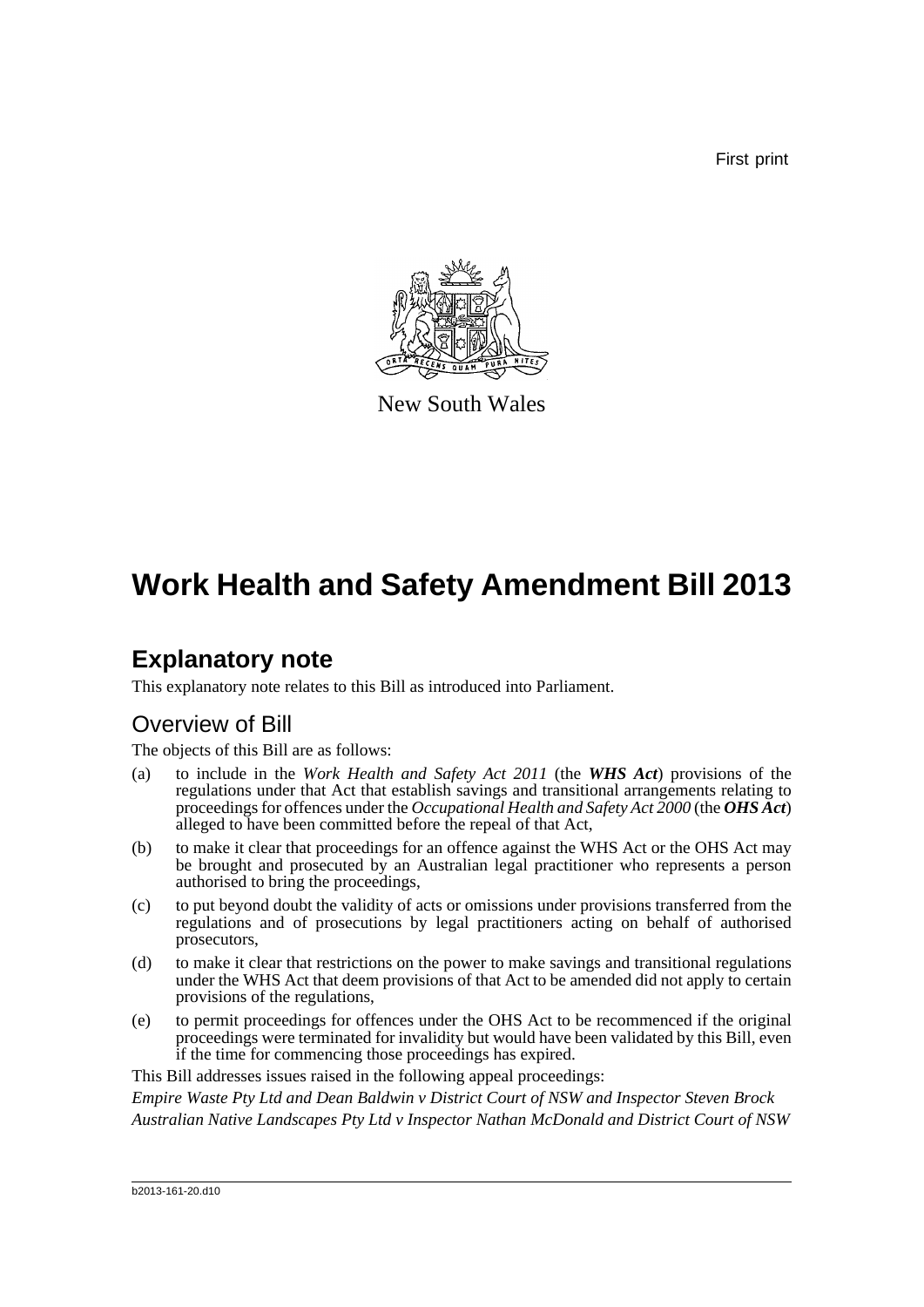*Attorney General for the State of NSW v Built NSW Pty Ltd and Air Conditioning Engineering Services Pty Ltd*

## Outline of provisions

**Clause 1** sets out the name (also called the short title) of the proposed Act.

**Clause 2** provides for the commencement of the proposed Act on the date of assent to the proposed Act.

## **Schedule 1 Amendment of Work Health and Safety Act 2011 No 10**

**Schedule 1** [1] provides that proceedings for an offence against the WHS Act may be brought by an Australian legal practitioner who is authorised in writing to represent a person authorised to bring the proceedings.

**Schedule 1 [2]** provides for the making of savings and transitional regulations consequent on the enactment of the WHS Act or any Act that amends that Act.

**Schedule 1 [3]** makes it clear that savings and transitional provisions of the regulations under the WHS Act that did not deem provisions of that Act to be amended were not limited by restrictions that would otherwise prevent them from having effect after 31 December 2012.

**Schedule 1 [4]** transfers to the WHS Act savings and transitional provisions relating to proceedings for offences against the OHS Act or the regulations under that Act that are alleged to have been committed before the repeal of that Act.

**Schedule 1 [4]** also inserts provisions that:

- (a) put it beyond doubt that proceedings for an offence under the OHS Act alleged to have been committed before the repeal of that Act can be brought by an Australian legal practitioner representing a person authorised to bring the proceedings, and
- (b) validate matters (including criminal proceedings) that would have been valid if the provisions inserted by the proposed Act had been in force as part of the WHS Act.

**Schedule 1 [5]** inserts provisions that provide that:

- (a) the amendments made by the proposed Act dealing with the authority to prosecute WHS Act offences extend to proceedings before the commencement of the proposed Act (with existing proceedings validated on that basis),
- (b) proceedings for OHS Act offences can be recommenced even if the time for commencing those proceedings has expired, if the original proceedings were not validly instituted but would be validated by the amendments made by the proposed Act,
- (c) existing court decisions are not invalidated by the amendments made by the proposed Act.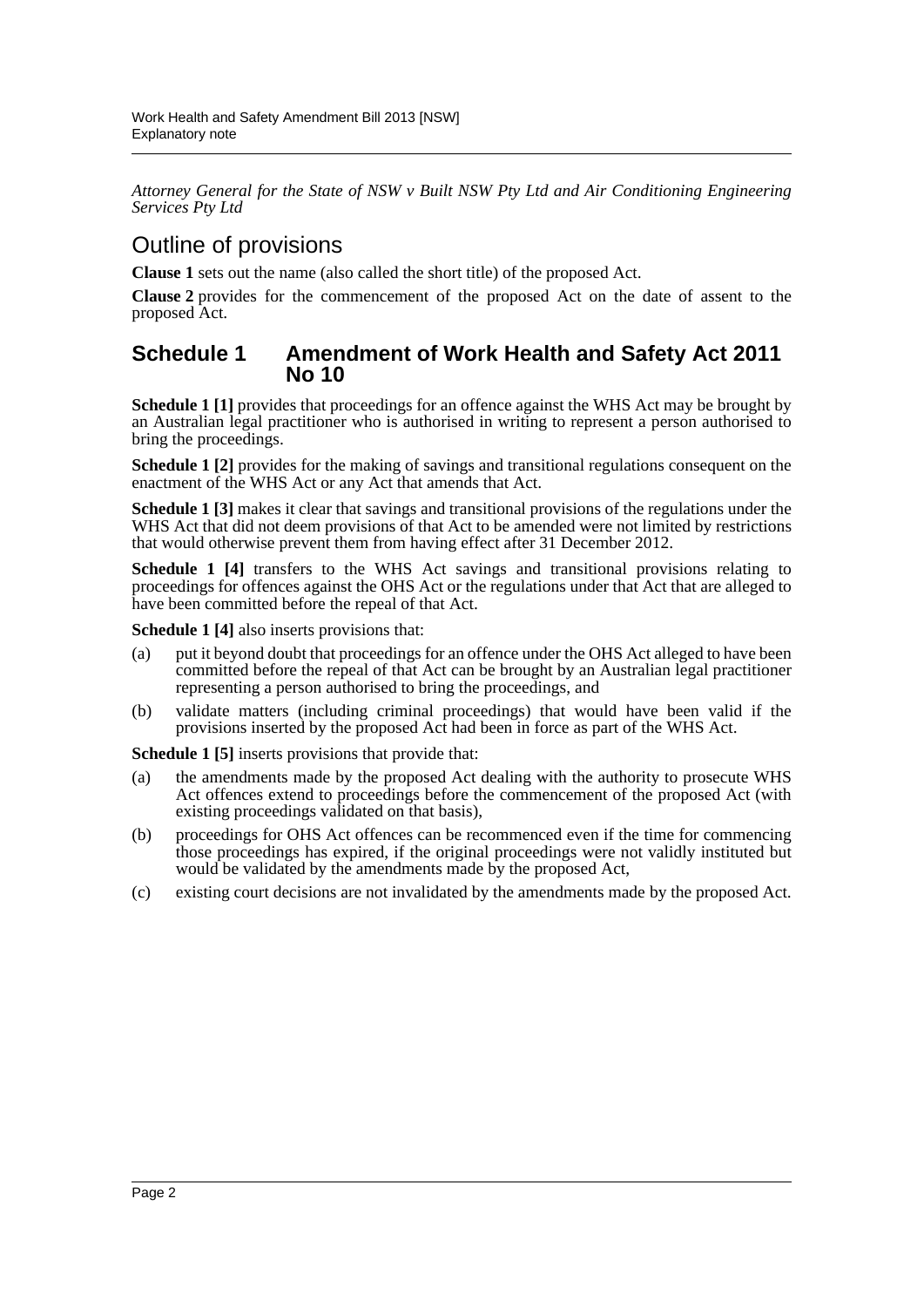First print



New South Wales

# **Work Health and Safety Amendment Bill 2013**

# **Contents**

|            |                                                    | Page |
|------------|----------------------------------------------------|------|
| 1.         | Name of Act                                        |      |
|            | 2 Commencement                                     | 2    |
| Schedule 1 | Amendment of Work Health and Safety Act 2011 No 10 | 3    |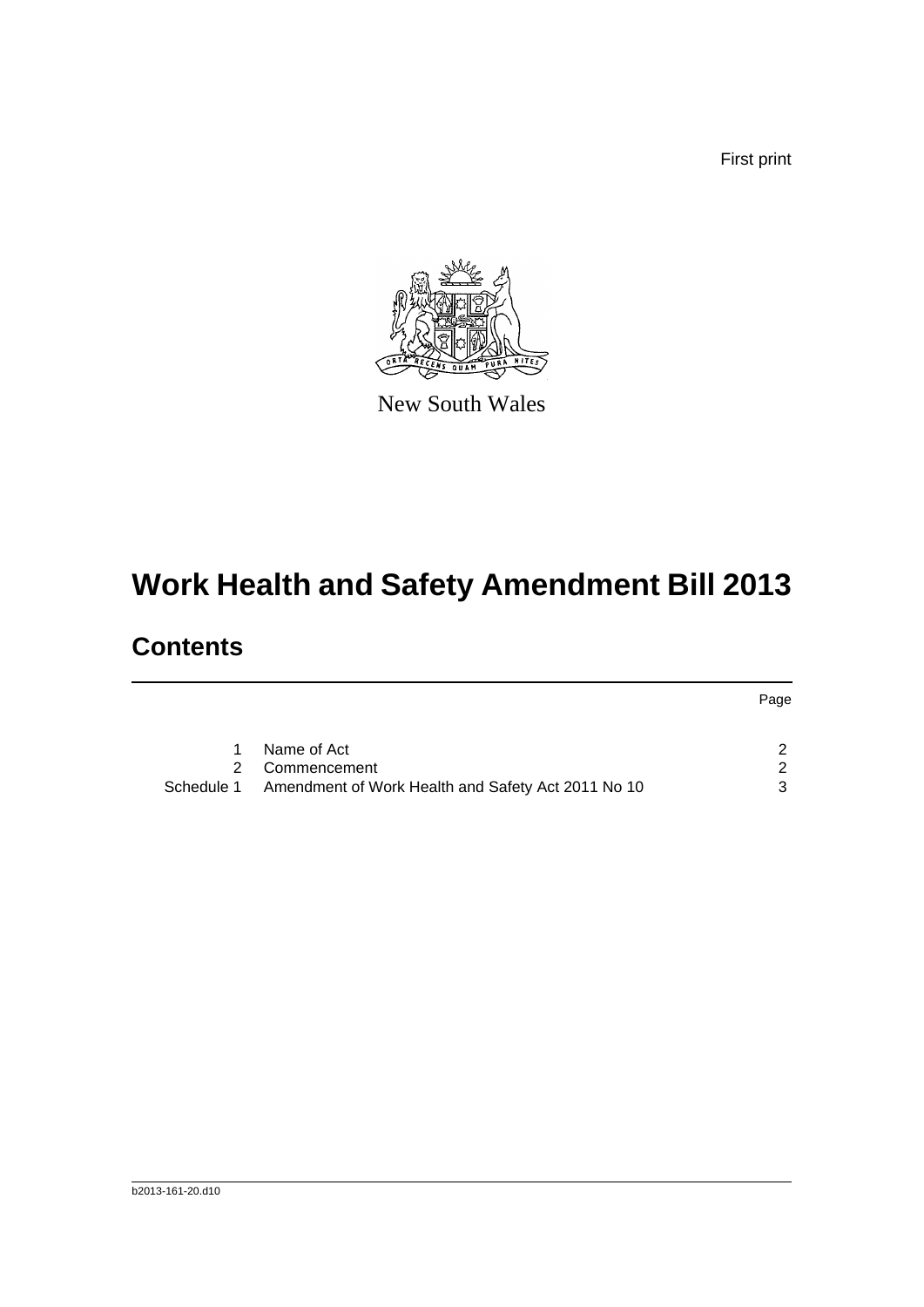

New South Wales

# **Work Health and Safety Amendment Bill 2013**

No , 2013

## **A Bill for**

An Act to amend the *Work Health and Safety Act 2011* to make further provision for proceedings for offences and for savings and transitional regulations.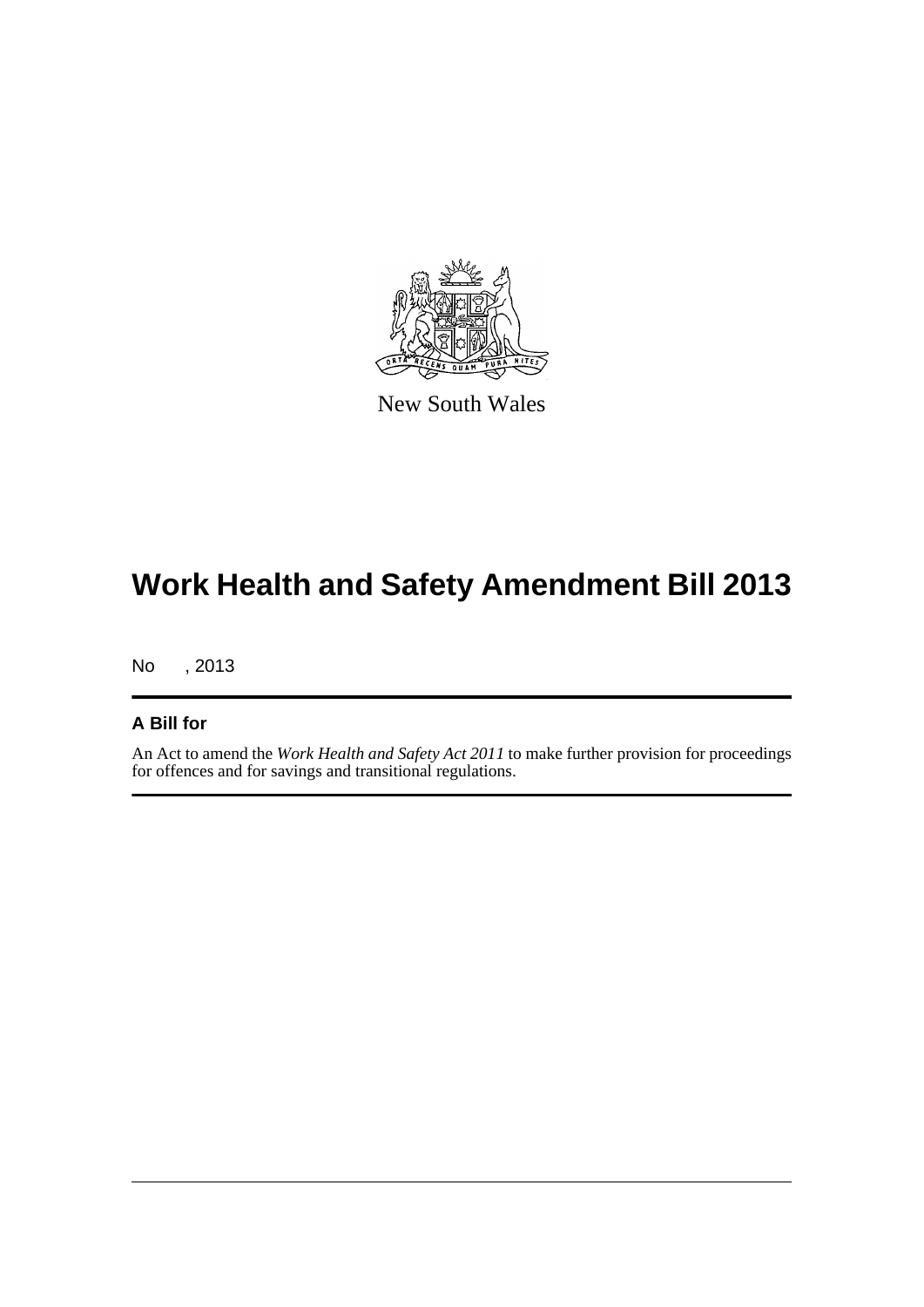<span id="page-4-1"></span><span id="page-4-0"></span>

| The Legislature of New South Wales enacts: |                                                            |   |
|--------------------------------------------|------------------------------------------------------------|---|
|                                            | Name of Act                                                | 2 |
|                                            | This Act is the Work Health and Safety Amendment Act 2013. | 3 |
|                                            | <b>Commencement</b>                                        | 4 |
|                                            | This Act commences on the date of assent to this Act.      | 5 |
|                                            |                                                            |   |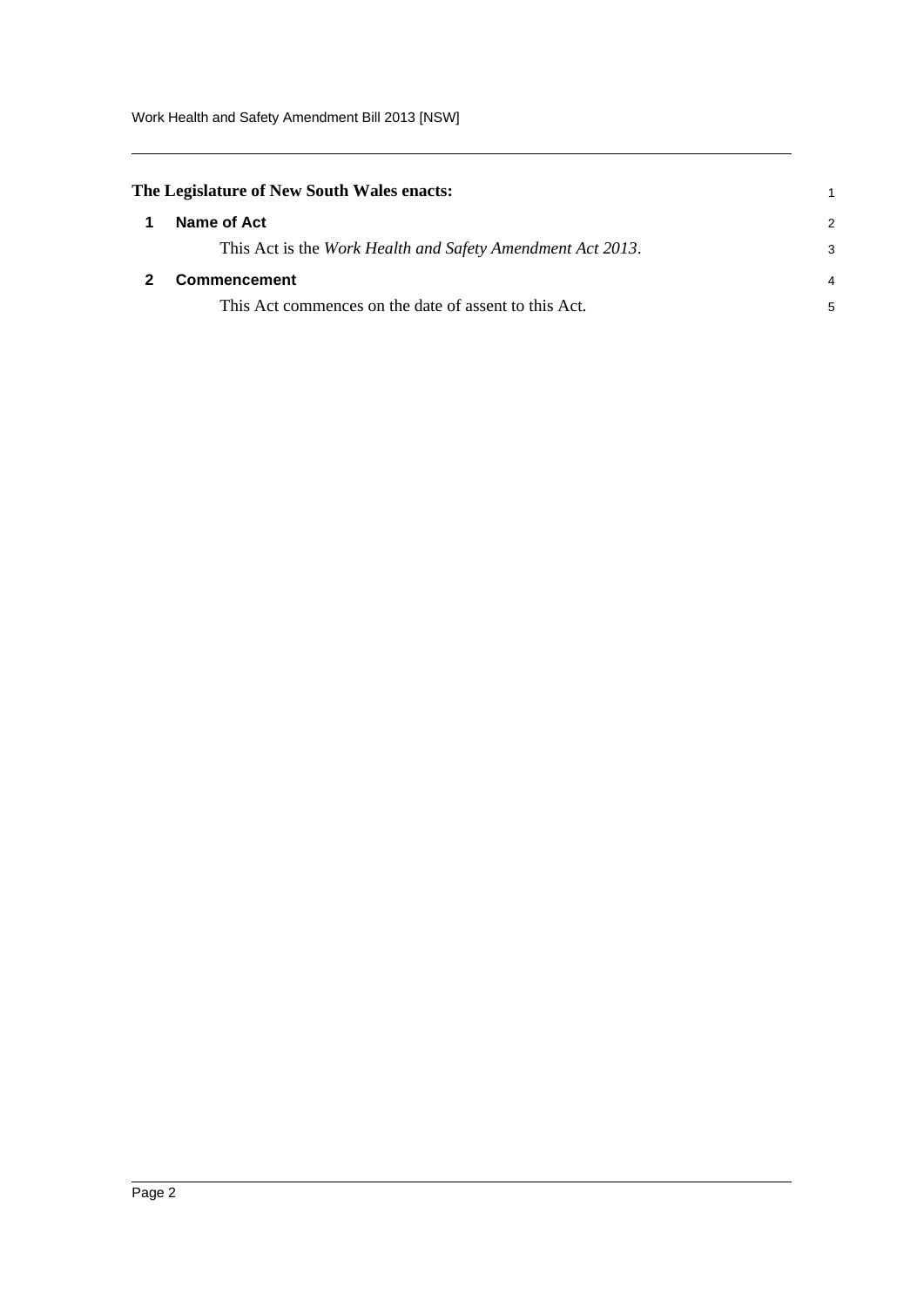<span id="page-5-0"></span>

|       | <b>Schedule 1</b>            |     |                    | <b>Amendment of Work Health and Safety Act 2011</b><br><b>No 10</b>                                                                                                                                                                                                          | 1<br>$\overline{\mathbf{c}}$ |
|-------|------------------------------|-----|--------------------|------------------------------------------------------------------------------------------------------------------------------------------------------------------------------------------------------------------------------------------------------------------------------|------------------------------|
| [1]   |                              |     |                    | <b>Section 230 Prosecutions</b>                                                                                                                                                                                                                                              | 3                            |
|       |                              |     |                    | Insert after section $230(1)$ :                                                                                                                                                                                                                                              | 4                            |
|       | (1A)                         |     |                    | Proceedings for an offence against this Act may also be brought by an<br>Australian legal practitioner authorised in writing to represent a person who is<br>authorised under this section to bring the proceedings.                                                         | 5<br>6<br>$\overline{7}$     |
| [2]   |                              |     |                    | Schedule 4 Savings, transitional and other provisions                                                                                                                                                                                                                        | 8                            |
|       |                              |     |                    | Insert at the end of clause $1(1)$ :                                                                                                                                                                                                                                         | 9                            |
|       |                              |     |                    | Work Health and Safety Amendment Act 2013                                                                                                                                                                                                                                    | 10                           |
| $[3]$ | Schedule 4, clause 1 (6)     |     |                    |                                                                                                                                                                                                                                                                              | 11                           |
|       | Insert after clause $1(5)$ : |     |                    |                                                                                                                                                                                                                                                                              | 12                           |
|       |                              | (6) |                    | Subclause (5) (b) and (c) do not apply, and are taken never to have applied, to<br>or in respect of:                                                                                                                                                                         | 13<br>14                     |
|       |                              |     | (a)                | Schedule 18B to the <i>Work Health and Safety Regulation 2011</i> , or                                                                                                                                                                                                       | 15                           |
|       |                              |     | (b)                | any other provision of the Work Health and Safety Regulation 2011 that<br>does not specifically state that provisions of this Act are deemed to be<br>amended in a specified manner (whether that provision was made<br>before or after the commencement of this subclause). | 16<br>17<br>18<br>19         |
| [4]   | Schedule 4, Part 2A          |     |                    |                                                                                                                                                                                                                                                                              | 20                           |
|       | <b>Insert after Part 2:</b>  |     |                    |                                                                                                                                                                                                                                                                              | 21                           |
|       |                              |     |                    | Part 2A Prosecution of offences against OHS laws                                                                                                                                                                                                                             | 22                           |
|       | <b>9A</b>                    |     | <b>Definitions</b> |                                                                                                                                                                                                                                                                              | 23                           |
|       |                              |     |                    | In this Part:                                                                                                                                                                                                                                                                | 24                           |
|       |                              |     |                    | OHS Act means the Occupational Health and Safety Act 2000.                                                                                                                                                                                                                   | 25                           |
|       |                              |     |                    | OHS laws means the OHS Act or the OHS Regulation.                                                                                                                                                                                                                            | 26                           |
|       |                              |     |                    | <b>OHS</b> offence means an offence against a provision of the OHS laws.                                                                                                                                                                                                     | 27                           |
|       |                              |     |                    | <b>OHS Regulation</b> means the Occupational Health and Safety Regulation 2001.                                                                                                                                                                                              | 28                           |
|       |                              |     |                    | WHS Act means this Act.                                                                                                                                                                                                                                                      | 29                           |
|       |                              |     |                    | <b>WHS laws</b> means this Act or the WHS Regulation.                                                                                                                                                                                                                        | 30                           |
|       |                              |     |                    | <b>WHS Regulation</b> means regulations under this Act.                                                                                                                                                                                                                      | 31                           |
|       | 9Β                           |     |                    | <b>General transitional arrangements for OHS offences</b>                                                                                                                                                                                                                    | 32                           |
|       |                              |     |                    | Proceedings for an OHS offence alleged to have been committed before the<br>repeal of the OHS Act are to be dealt with after the repeal of the OHS Act as<br>if that Act had not been repealed, except as otherwise provided by this Part.                                   | 33<br>34<br>35               |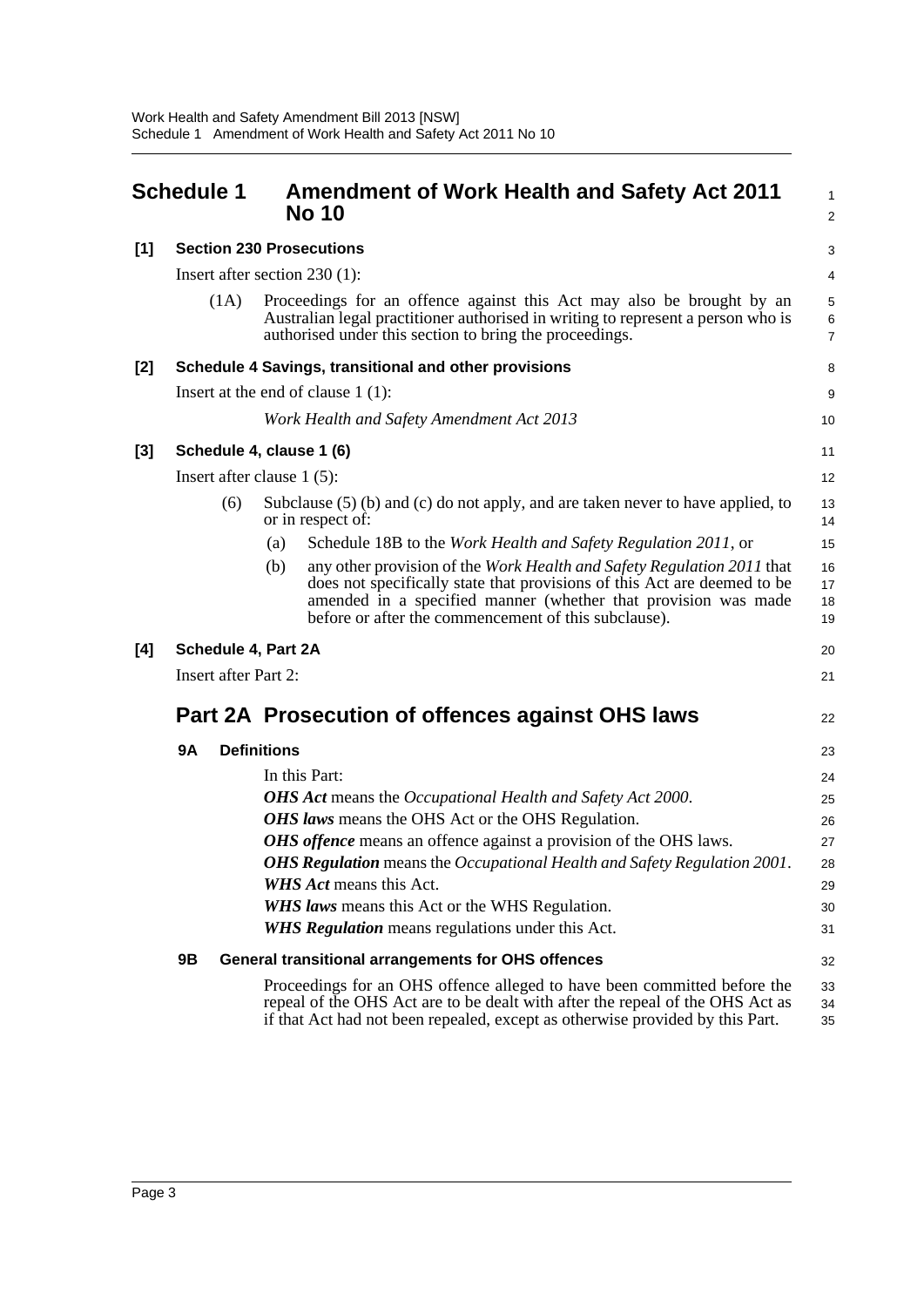### **9C Arrangements for proceedings commenced after WHS Act commencement**

Proceedings for an OHS offence that are commenced after the commencement of the WHS Act are to be dealt with as follows:

26

32

39

- (a) proceedings are to be dealt with summarily before the Local Court or the District Court in its summary jurisdiction, except as provided by paragraph (b),
- (b) proceedings for an offence against section 32A (Reckless conduct causing death at workplace by person with OHS duties) of the OHS Act are to be taken on indictment.

#### **9D Arrangements for offences committed on or after 7/6/11 and prosecuted in Industrial Court**

Proceedings for an OHS offence alleged to have been committed on or after 7 June 2011 that were commenced in the Industrial Court before the commencement of the WHS Act but not finally determined by the Industrial Court before that commencement are discontinued in the Industrial Court on that commencement and are then to be dealt with:

- (a) summarily before the District Court in its summary jurisdiction, unless paragraph (b) applies, or
- (b) on indictment in the case of proceedings for an offence against section 32A of the OHS Act.

### **9E Requirements for workplace death offence prosecutions**

Proceedings for an offence against section 32A of the OHS Act cannot be instituted after the commencement of the WHS Act except with the written consent of a Minister of the Crown (including such a consent given before the commencement of the WHS Act) or by an inspector under the WHS Act.

## **9F Enforceable undertakings for OHS offences**

- (1) Part 11 (Enforceable undertakings) of the WHS Act extends to a contravention or alleged contravention of a provision of the OHS laws that occurred or is alleged to have occurred on or after 7 June 2011. 27 28 29
- (2) This clause does not apply to a contravention or alleged contravention of section 32A of the OHS Act. 30 31

## **9G Authority to prosecute for OHS offences**

- (1) In addition to the persons authorised under section 106 of the OHS Act to institute proceedings for an OHS offence, proceedings for such an offence may be instituted by an Australian legal practitioner representing a person so authorised to institute the proceedings. 33 34 35 36
- (2) This clause extends to proceedings instituted before the commencement of this Part and before the commencement of the WHS Act. 37 38

#### **9H Validation**

(1) Any act or omission that would have been valid had this Part been in force at the time of the act or omission is taken to be (and always to have been) valid. 40 41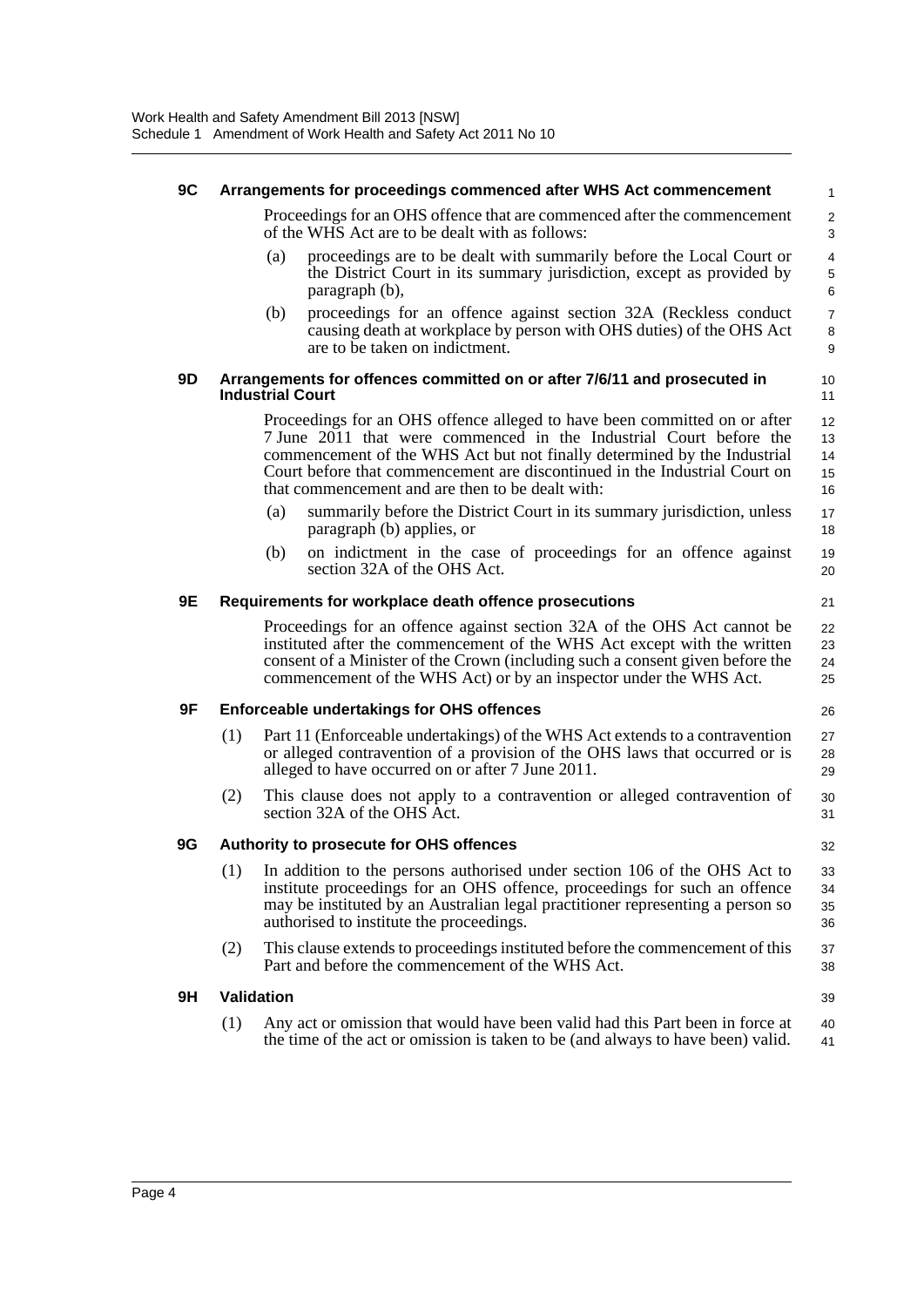|     |        | (2) | To remove doubt, this clause extends to the commencement or institution of<br>criminal proceedings (including the purported commencement or institution of<br>criminal proceedings) and any act or omission in connection with criminal<br>proceedings.                                                                                                                             | $\mathbf{1}$<br>$\overline{c}$<br>$\mathsf 3$<br>$\overline{4}$ |
|-----|--------|-----|-------------------------------------------------------------------------------------------------------------------------------------------------------------------------------------------------------------------------------------------------------------------------------------------------------------------------------------------------------------------------------------|-----------------------------------------------------------------|
| [5] |        |     | Schedule 4, Part 5                                                                                                                                                                                                                                                                                                                                                                  | 5                                                               |
|     |        |     | Insert as Part 5 of Schedule 4:                                                                                                                                                                                                                                                                                                                                                     | 6                                                               |
|     | Part 5 |     | Provisions consequent on enactment of Work<br><b>Health and Safety Amendment Act 2013</b>                                                                                                                                                                                                                                                                                           | $\overline{7}$<br>8                                             |
|     | 23     |     | <b>Definition</b>                                                                                                                                                                                                                                                                                                                                                                   | 9                                                               |
|     |        |     | In this Part:<br><b>amending Act</b> means the Work Health and Safety Amendment Act 2013.                                                                                                                                                                                                                                                                                           | 10<br>11                                                        |
|     | 24     |     | <b>Authority to prosecute</b>                                                                                                                                                                                                                                                                                                                                                       | 12                                                              |
|     |        | (1) | Section 230 (1A) as inserted by the amending Act extends to proceedings<br>brought before the commencement of that Act.                                                                                                                                                                                                                                                             | 13<br>14                                                        |
|     |        | (2) | Proceedings brought or purporting to have been brought before the<br>commencement of section 230 (1A) that would have been validly brought had<br>section 230 (1A) been in force at the time the proceedings were brought are<br>taken to have been (and always to have been) validly brought.                                                                                      | 15<br>16<br>17<br>18                                            |
|     | 25     |     | <b>Court decisions not affected</b>                                                                                                                                                                                                                                                                                                                                                 | 19                                                              |
|     |        | (1) | An amendment made by the amending Act does not affect any decision of a<br>court made before the date of assent to that Act, except as provided by<br>subclause (2).                                                                                                                                                                                                                | 20<br>21<br>22                                                  |
|     |        | (2) | A decision of a court made before the date of assent to the amending Act that<br>would have been validly made had the amendments made by that Act been in<br>force when the decision was made (and that would otherwise not have been<br>valid) is validated.                                                                                                                       | 23<br>24<br>25<br>26                                            |
|     | 26     |     | Recommencement of terminated proceedings                                                                                                                                                                                                                                                                                                                                            | 27                                                              |
|     |        | (1) | Proceedings for an OHS offence that were terminated before the date of assent<br>to the amending Act because they were not validly instituted may be<br>recommenced whether or not the time for commencing the proceedings has<br>expired if the proceedings would have been validly instituted if the amending<br>Act had commenced before the proceedings were terminated.        | 28<br>29<br>30<br>31<br>32                                      |
|     |        | (2) | Proceedings cannot be recommenced under this clause later than 6 months<br>after the date of assent to the amending Act.                                                                                                                                                                                                                                                            | 33<br>34                                                        |
|     |        | (3) | Terminated proceedings that were terminated in the District Court may be<br>recommenced under this clause on the basis of the applications and other<br>documents by which those proceedings were last commenced, and any thing<br>done in the terminated proceedings (other than the termination of the<br>proceedings) is taken to have been done in the recommenced proceedings. | 35<br>36<br>37<br>38<br>39                                      |